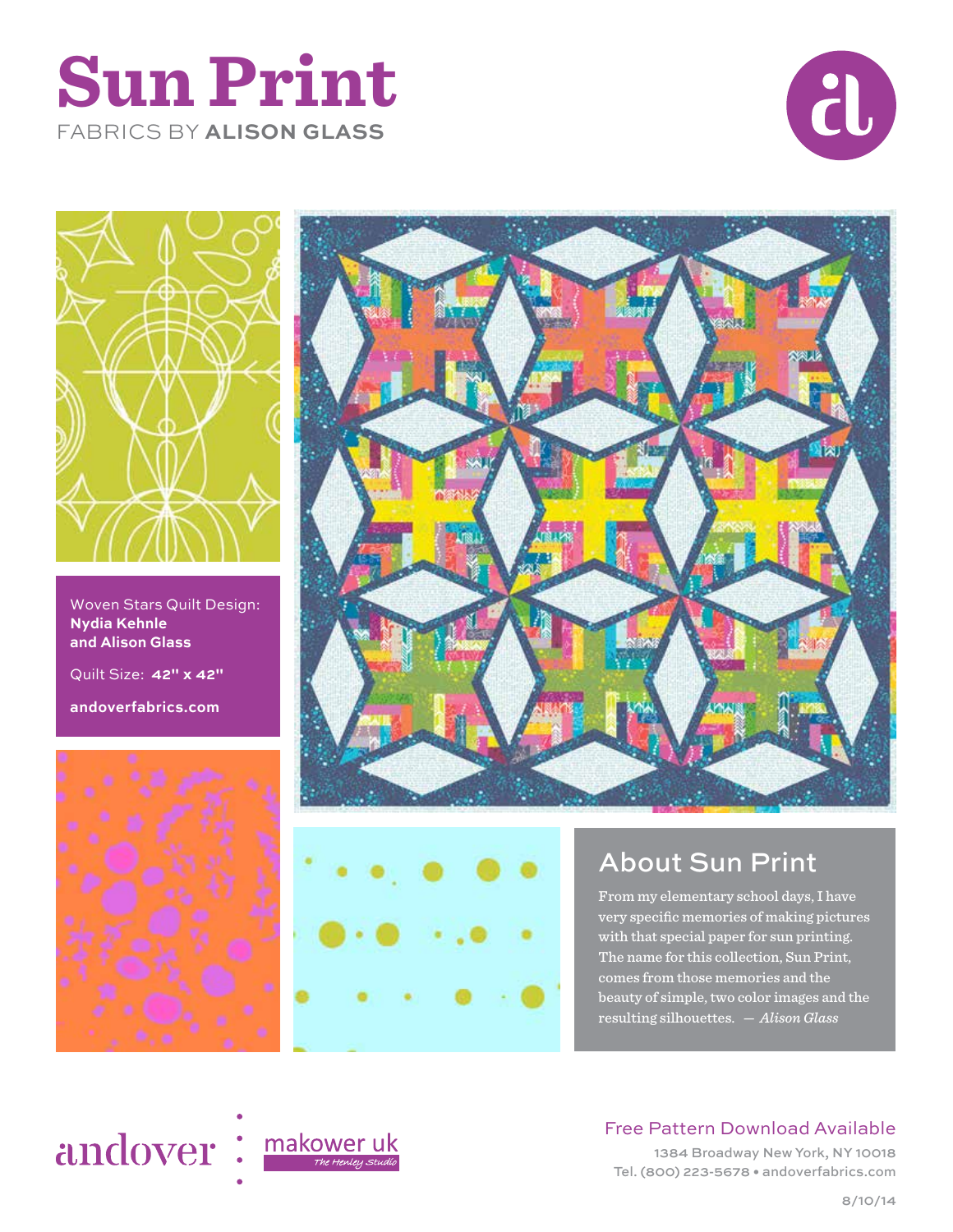# **Woven Stars Quilt**

Introducing Andover Fabrics new collection: **SUN PRINT** by Alison Glass Quilt designed by Nydia Kehnle and Alison Glass

Quilt finishes 42" x 42" 9 Blocks: 12" x 12"

*Paper-foundation piecing will speed you along when you choose this bold and dramatic diamond star quilt. The quilt pattern was developed from a block tutorial on Nydia Kehnle's website. Alison Glass made some adjustments and turned the block into a quilt that is sure to bring a delightfully modern touch to any décor.* 

#### **Fabric Requirements**

|                           |                 | Yardage              |                        | Fabric     |
|---------------------------|-----------------|----------------------|------------------------|------------|
| <b>Fabric A</b>           | blocks, binding | $1\frac{3}{4}$ yards |                        | 7246-T     |
| <b>Fabric B</b>           | blocks, border  |                      | $1\frac{3}{4}\%$ yards | 7753-B     |
| $3$ Fat $\frac{1}{4}$ 's  | blocks          | fat 1/4 yard each    |                        |            |
|                           |                 | 7753-0               | 7753-V                 | 7753-Y     |
| $37$ Fat $\frac{1}{8}$ 's | blocks          |                      | fat 1/8 yard each      |            |
| 5900-B                    | 5900-C2         | 5900-E               | 5900-P                 | 5900-P1    |
| 5900-T                    | 5900-V          | 7244-B               | 7244-C                 | $7244 - E$ |
| 7244-G                    | 7244-0          | 7244-P               | 7244-T                 | 7244-V     |
| 7752-B                    | 7752-E          | 7752-G               | 7752-N                 | 7752-0     |
| 7752-R                    | 7752-T          | 7752-V               | 7752-Y                 | 7753-E     |
| 7753-G                    | 7753-P          | 7753-R               | 7753-T                 | 7754-B     |
| 7754-C                    | 7754-C1         | 7754-E               | 7754-N                 | 7754-0     |
| 7754-T                    | 7754-Y          |                      |                        |            |
| <b>Backing</b>            |                 | 3 yards              |                        | 7754-K     |

#### **Cutting Directions**

**Note:** Read step 2 before cutting patches. A fat  $\frac{1}{8}$  is a 9" x 20"-22" cut of fabric. A fat  $\frac{1}{4}$  is an 18" x 20"-22" cut. WOF designates the width of fabric from selvedge to selvedge (approximately 42" wide). PFP (paper-foundation pieced) numbers refer to the patches on the full-size patterns.

| <b>Fabric A</b> | Cut (5) strips $2\frac{1}{2}$ " x WOF for binding (Read Step 8) |
|-----------------|-----------------------------------------------------------------|
|                 | $Cut(36)$ PFP patch $\#16$                                      |
|                 | $Cut(36)$ PFP patch $\#17$                                      |
|                 | Cut (24) PFP Border Unit patch $#2$                             |
|                 |                                                                 |

- **Fabric B** Cut (36) PFP patch #14 Cut (36) PFP patch #15 Cut (24) PFP Border Unit patch #1 Cut (4) squares  $3\frac{1}{2}$ " x  $3\frac{1}{2}$ " for border corners
- **3 Fat 4's** From Each: Cut (12) PFP patch #12 Cut (12) PFP patch #13
- **37 Fat**  $\frac{1}{8}$ 's Cut strips  $\frac{1}{2}$ " x WOF (20"-21") as needed to cut a total of 36 each PFP patches #2-#11 From each of 5: Cut (3) squares  $2\frac{1}{2}$ " x  $2\frac{1}{2}$ " for pieced binding (optional)
- **Backing** Cut (2) panels 25" x 50" pieced to fit quilt top with overlap on all sides.

#### **Making the Quilt**

**Note:** For help with paper-foundation piecing (PFP), visit Nydia's website, www.add-crafter.com for her tutorial on Basketweave Star.

- **1.** For paper-foundation patterns, we suggest using thin copy paper (not high quality), or paper made specifically for PFP. Trace or photocopy the full-size Block Unit pattern 36 times. Be sure the copies measure  $6\frac{1}{2}$ " square. Trace or photocopy each Border Unit pattern 12 times (24 total). They should measure  $3\frac{1}{2}$ " x  $6\frac{1}{2}$ ".
- **2.** Yardage is generous to allow for over-sized PFP patches. Cut a  $2\frac{1}{2}$  square for patch #1. Cut 1½"-wide strips for Block Unit patches #2-#15. From Fabric A, cut rectangles 3" x 6" for PFP patches #16 and #17 and Border Unit patch #2, cutting the rectangles crosswise so printed writing is parallel to the long side. From Fabric B, cut rectangles 4" x 7" for Border Unit patch #1.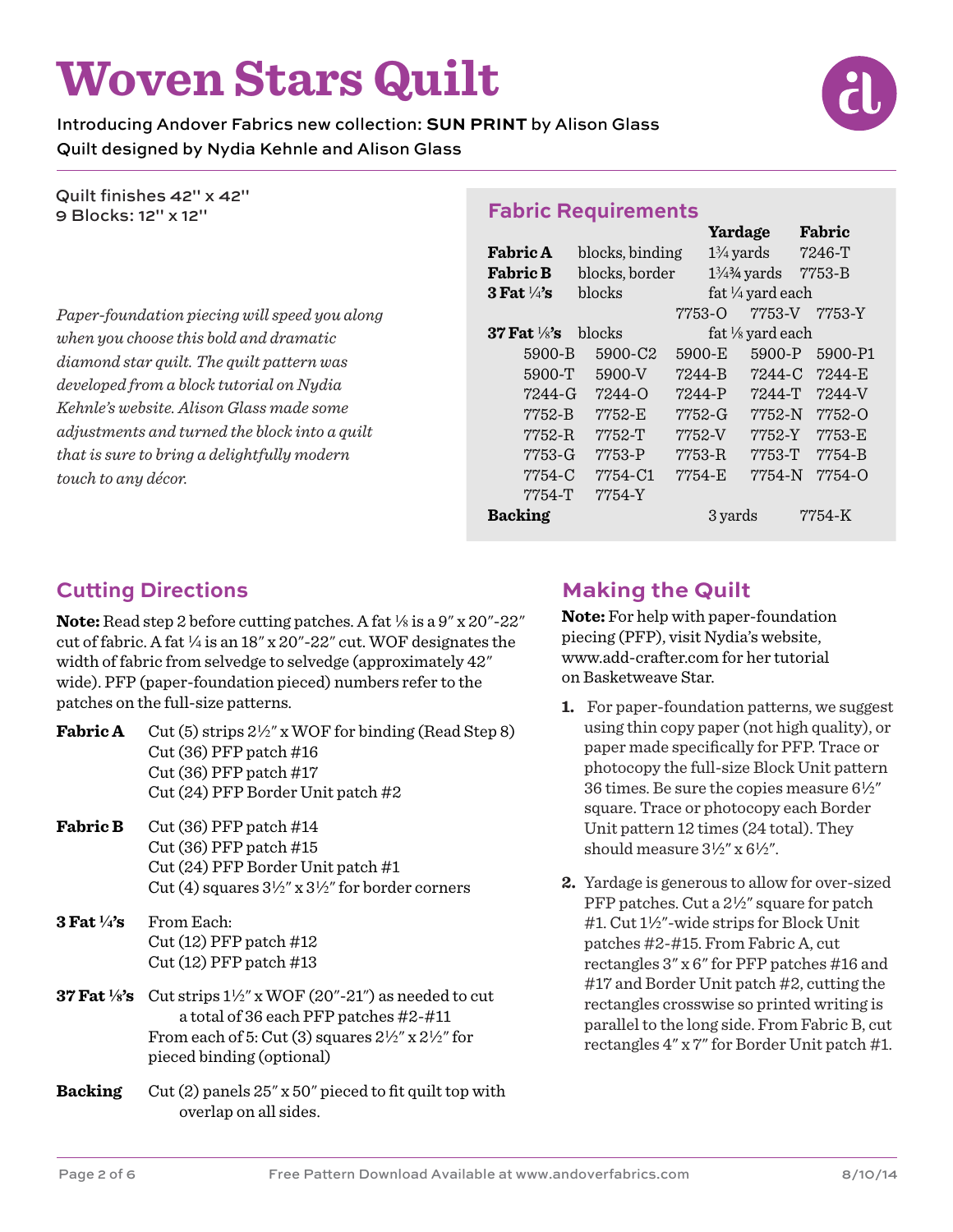## **Woven Stars Quilt**

- **3.** Use paper-foundation piecing methods to stitch patches to a Block Unit paper pattern, beginning with patch  $#1$ . Note: Use the 3 Fat  $\frac{1}{4}$  yard fabrics only in patches #12 and #13. Trim and press after each patch is added. Trim the stitched unit to  $6\frac{1}{2}$ " square. Make 12 Block Units using a Fat  $\frac{1}{4}$  yard fabric in patches #12 and #13. Repeat this with the other 2 Fat  $\frac{1}{4}$  yard fabrics. Make 36 Block Units total. Remove the paper foundations now or after units are joined into blocks.
- **4.** Referring to the Block Diagram, join 4 Block Units with the same fabric in patches #12 and #13 to make a block. Press the seams open between units to reduce the bulk. Make a total of 9 blocks.
- 

**Block Make 3 in each color (9 total)**

- **5.** Referring to the Quilt Diagram, join 3 blocks with the same fabric in patches #12 and #13 to make a horizontal row. Make 3 rows. Join the rows.
- **6.** Paper-foundation piece 12 Border Unit Y's and 12 Border Unit Z's. Sew 3 of each kind end to end to make a pieced border. Make 4. Sew borders to opposite sides of the quilt, pinning to align the seams where the diamond points meet. Sew 3½" Fabric B squares to ends of remaining borders. Sew to the top and bottom.

#### **Finishing the Quilt**

- **7.** Layer the quilt with batting and backing and baste. Quilt in the ditch around borders and block patches.
- **8.** If you plan to make the pieced binding as shown, cut 3 squares  $2\frac{1}{2}$ " x  $2\frac{1}{2}$ " from each of 5 prints. (The quilt uses prints from the 7752- colors.) Join 5 different squares side by side to make a pieced rectangle. Plan where you want the colors to show and stitch the pieced rectangle between 2 strips of binding. Do this for 3 sides of the quilt. Join binding strips. Bind in the usual way to finish.



**Quilt Diagram**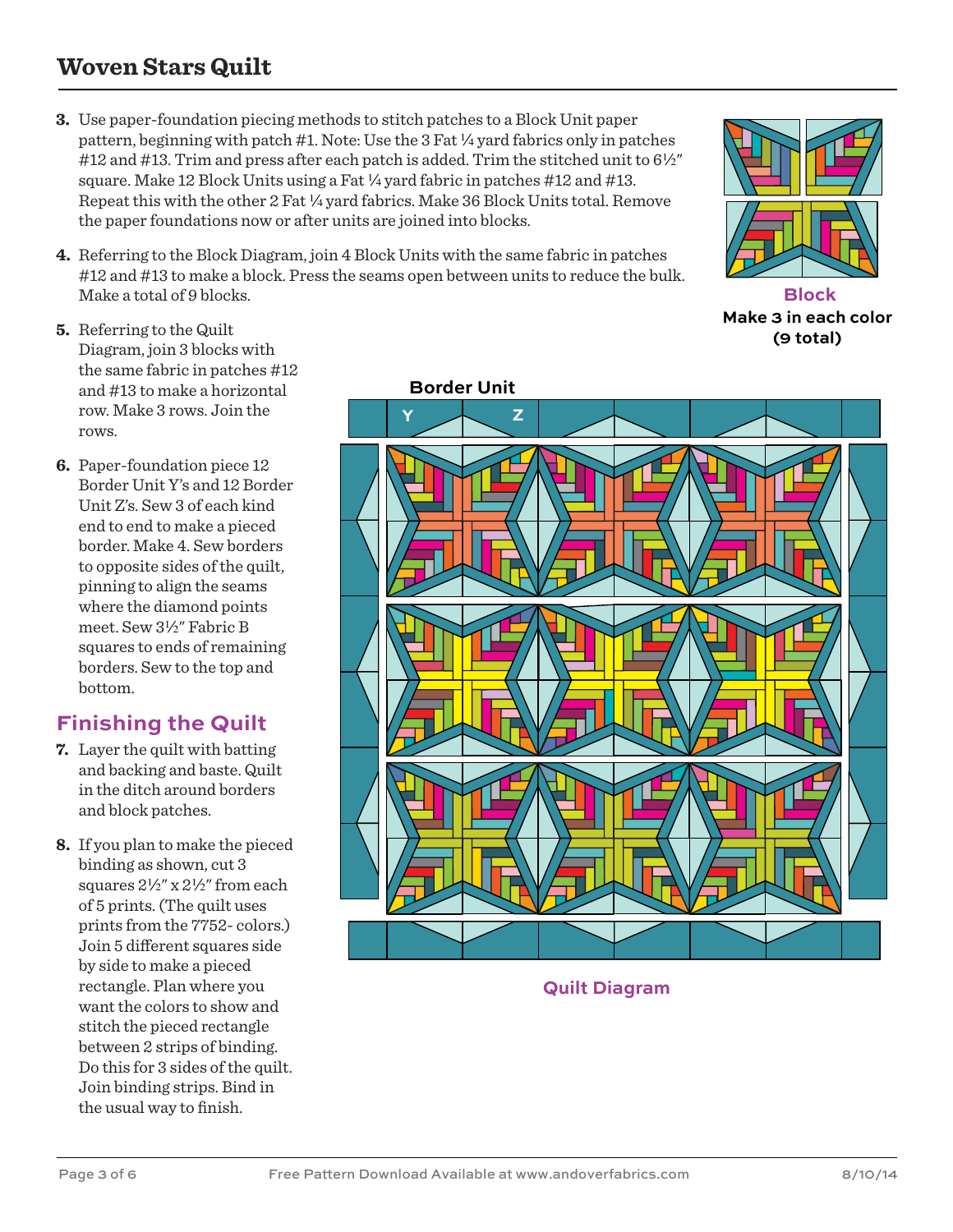

#### **PFP Block Pattern**

This square should measure 1" after printing.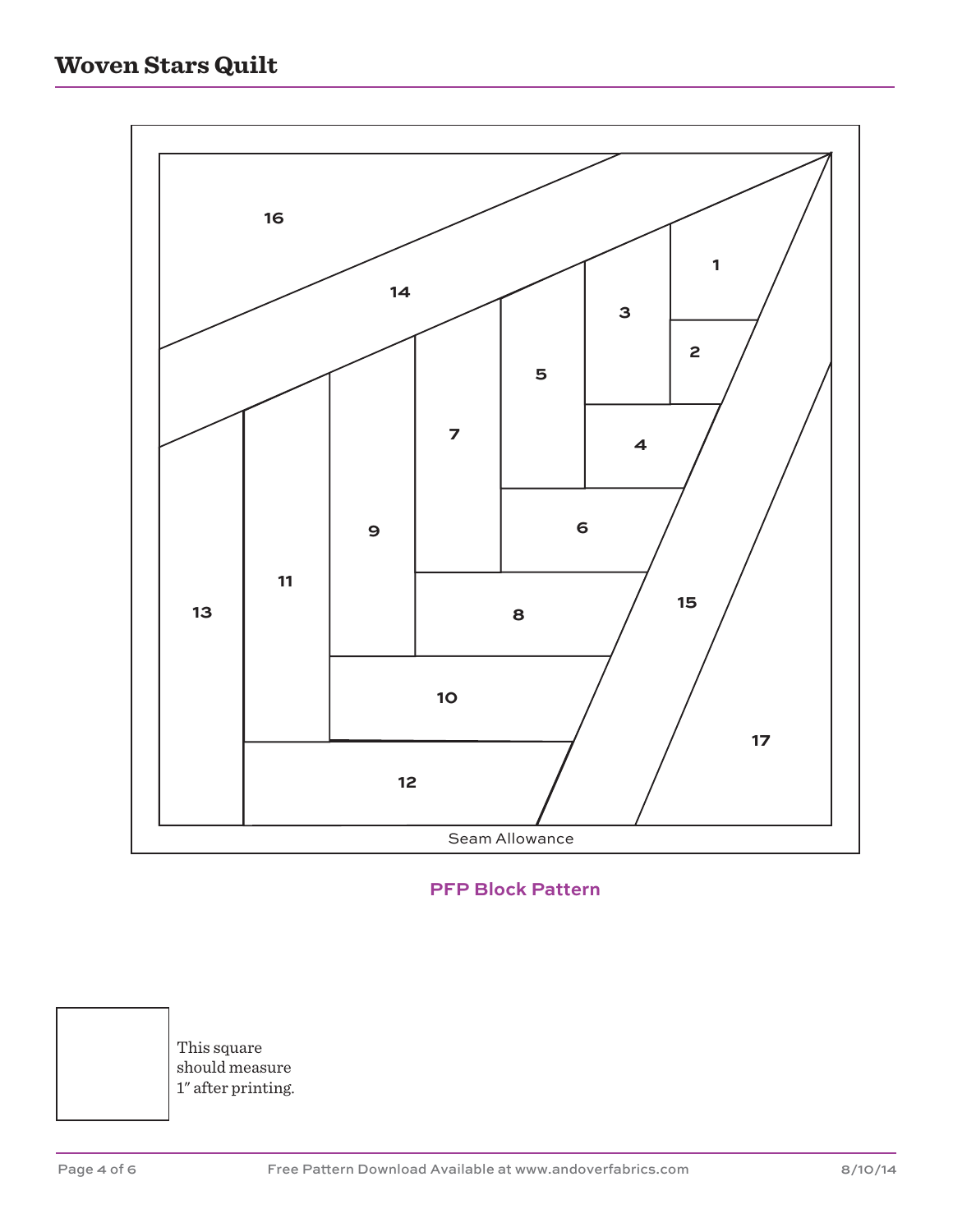



#### **PFP Border Units**

This square should measure 1" after printing.